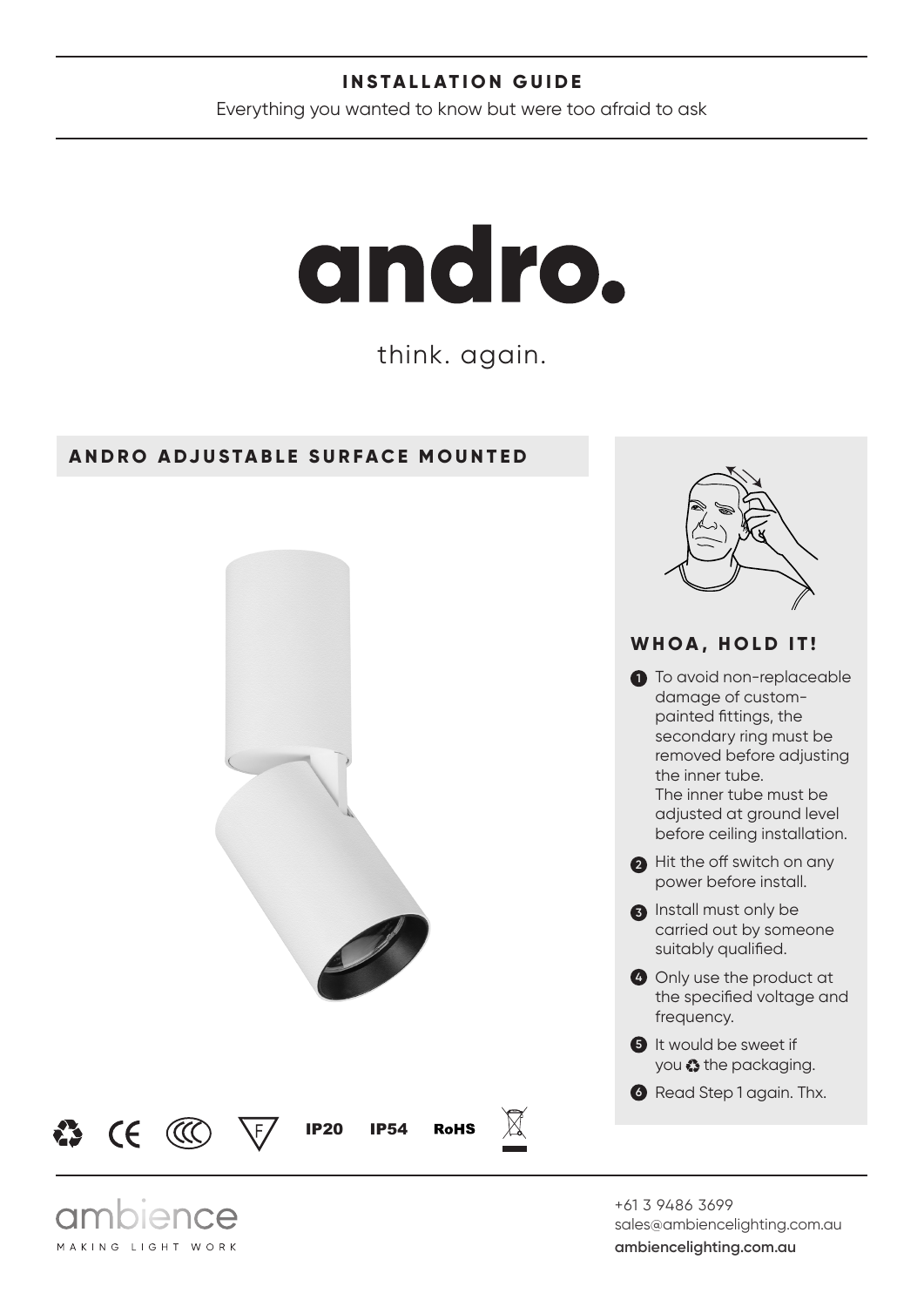

Use supplied allen key to undo screws on the sides of the fitting.

#### Place the ceiling plate on the ceiling and mark location of holes.





## **3**

Drill 2 x M4 holes in the ceiling at the marked locations.



Insert the plastic screw plugs into these holes.





**2**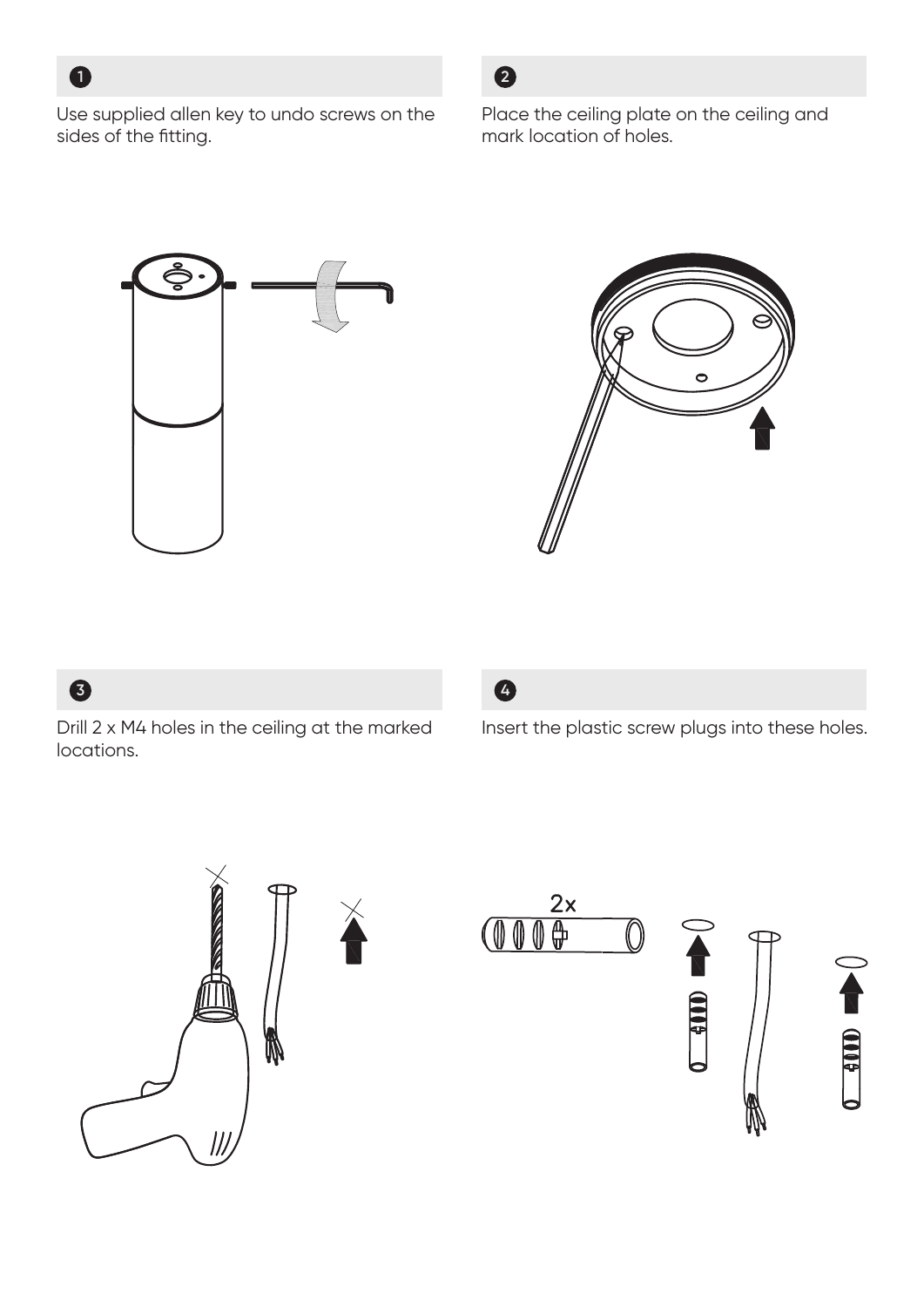**5**

Fix the ceiling plate using 2 x M4 screws.



Connect primary wire to terminal block sitting inside of the fitting.





# **6 IP54**

Take out the loose terminal block placed inside the cylinder and connect primary wire to it inside the ceiling. Do not make the wire connection inside the fitting as it will be prone to water damage.



Fix the fitting onto the ceiling plate with allen screws.